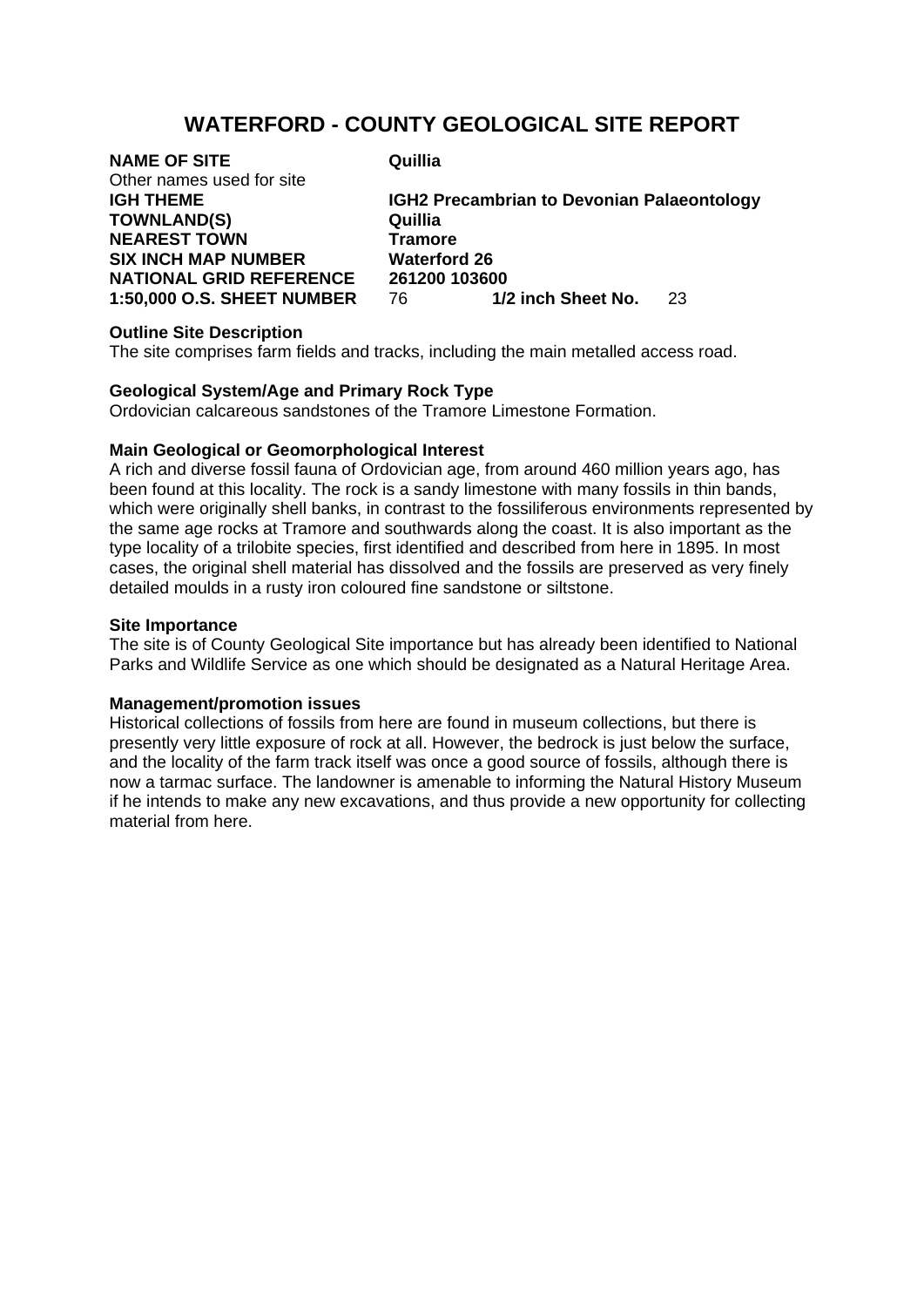

The Quillia site, viewed from northwestern side.





Area with rock just below surface. The main farm track entrance, which once yielded many fossils.



The grassland at Quillia has no real exposure present, but rock is close to the surface.